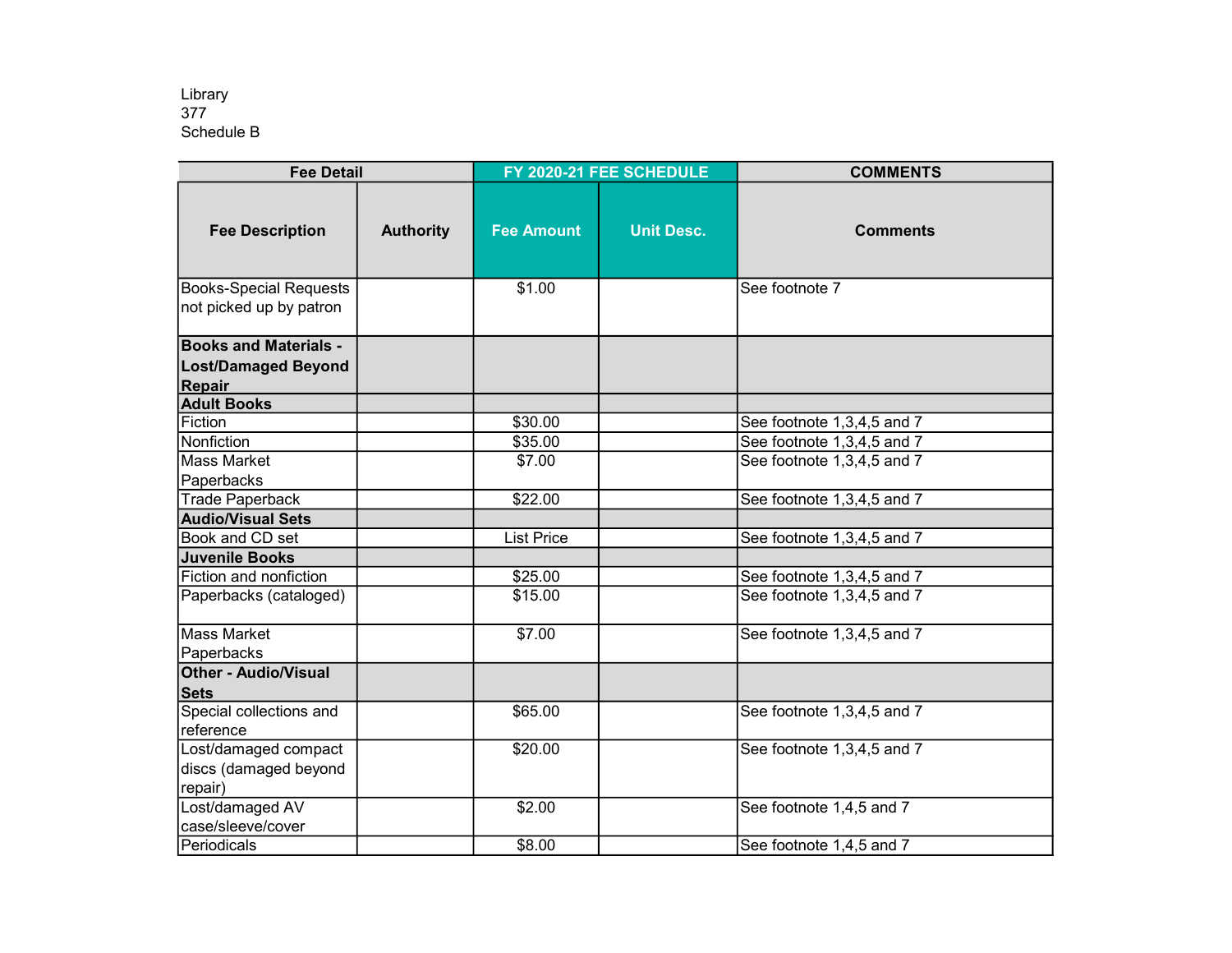| <b>Fee Detail</b>                         |                  | FY 2020-21 FEE SCHEDULE        |                   | <b>COMMENTS</b>                                                                                 |
|-------------------------------------------|------------------|--------------------------------|-------------------|-------------------------------------------------------------------------------------------------|
| <b>Fee Description</b>                    | <b>Authority</b> | <b>Fee Amount</b>              | <b>Unit Desc.</b> | <b>Comments</b>                                                                                 |
| <b>Books Damaged</b>                      |                  |                                |                   |                                                                                                 |
| Damaged Pages                             |                  | \$1.00                         |                   | See footnote 7                                                                                  |
| Mutilated dust jackets                    |                  | \$2.00                         |                   | See footnote 7                                                                                  |
| and torn pockets                          |                  |                                |                   |                                                                                                 |
| <b>Overdue Materials</b>                  |                  |                                |                   | Suspension Of Library privileges may occur<br>with an accumulation fines and / or lost<br>books |
| Adults                                    |                  | \$0.25                         |                   | \$.25 a day for overdue charge to \$8.00 limit.<br>See footnote 7.                              |
| Children                                  |                  | \$0.25                         |                   | \$.25 a day for overdue charge to \$8.00 limit.<br>See footnote 7.                              |
| Reference and Special<br>Loan Collections |                  | \$0.25                         |                   | \$.25 a day for overdue charge to \$8.00 limit.<br>See footnote 7.                              |
| Multimedia CD Rom                         |                  | \$0.25                         |                   | \$.25 a day for overdue charge to \$8.00 limit.                                                 |
| Materials, DVDs,                          |                  |                                |                   | See footnote 7.                                                                                 |
| Games, CDs                                |                  |                                |                   |                                                                                                 |
| <b>Lost Library Cards</b>                 |                  |                                |                   |                                                                                                 |
| Replacement                               |                  | \$1.00                         |                   | See footnote 7                                                                                  |
| Miscellaneous                             |                  |                                |                   |                                                                                                 |
| <b>Reference Searches</b>                 |                  | Actual cost +<br>10% Admin Fee |                   | See footnote 7                                                                                  |
| Microfilm or Microfiche-                  |                  | \$3.00                         |                   | See footnote 7                                                                                  |
| <b>Special Request</b>                    |                  |                                |                   |                                                                                                 |
| Black & White printing                    |                  | \$0.10                         |                   | See footnote 7                                                                                  |
| Color Printing from PC                    |                  | \$0.50                         |                   | See footnote 7                                                                                  |
| Missing or damaged                        |                  | \$2.00                         |                   | See footnote 7                                                                                  |
| Barcodes                                  |                  |                                |                   |                                                                                                 |
| Damaged Audiovisual                       |                  | \$5.00                         |                   | See footnote 7                                                                                  |
| Items (can be repaired)                   |                  |                                |                   |                                                                                                 |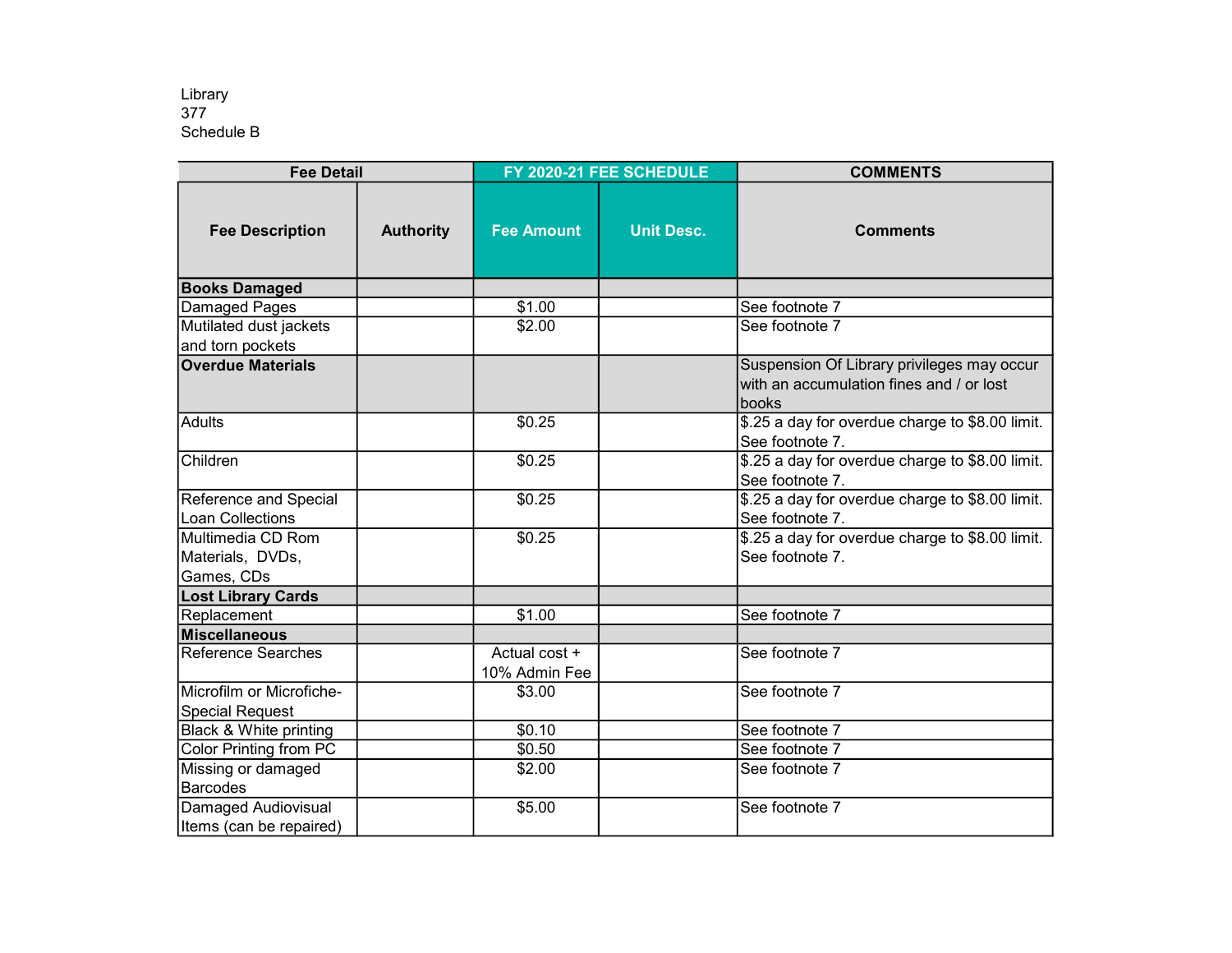| <b>Fee Detail</b>                                                                |                  | FY 2020-21 FEE SCHEDULE |                   | <b>COMMENTS</b>                                          |
|----------------------------------------------------------------------------------|------------------|-------------------------|-------------------|----------------------------------------------------------|
| <b>Fee Description</b>                                                           | <b>Authority</b> | <b>Fee Amount</b>       | <b>Unit Desc.</b> | <b>Comments</b>                                          |
| Microfilm or Microfiche-<br>Printing                                             |                  | \$0.25                  |                   | See footnote 7                                           |
| <b>Technology Access for</b><br><b>Meeting Room</b>                              |                  | \$40.00                 |                   | Limited to libraries with capability. See<br>footnote 7. |
| <b>Collection Agency Fee</b>                                                     |                  | \$10.00                 |                   | Fee set system wide by Black Gold. See<br>footnote 7.    |
| Lost/Damaged<br>Paperback Vinyl Covers                                           |                  | \$1.50                  |                   | See footnote 7                                           |
| Lost/Damaged DVD                                                                 |                  | \$35.00                 |                   | See footnote 1,3,4,5 and 7                               |
| Video conferencing<br>Dial out                                                   |                  | Actual cost             |                   | See footnote 7                                           |
| Material request fee from<br>outside the Black Gold<br>system                    |                  | \$7.00                  |                   | See footnote 7                                           |
| Lost/Damaged Games                                                               |                  | \$40.00                 |                   | See footnote 1,3,4,5 and 7                               |
| Material request fee from<br>inside the Black Gold the<br>system                 |                  | \$1.00                  |                   | See footnote 7                                           |
| Library meeting room<br>use admin fee; for-profit<br>organizations               |                  | \$17.00                 |                   | See footnote 6 and 7                                     |
| Lost/Damaged Laptops,<br>Mobile Devices, Hotspot<br>and compter Related<br>Items |                  | <b>List Price</b>       |                   | See footnote 1,4,5 and 7                                 |
| Lost/Damaged books<br>land materials on<br>interlibrary loan                     |                  | Replacement<br>cost     |                   | See footnote 2 and 7                                     |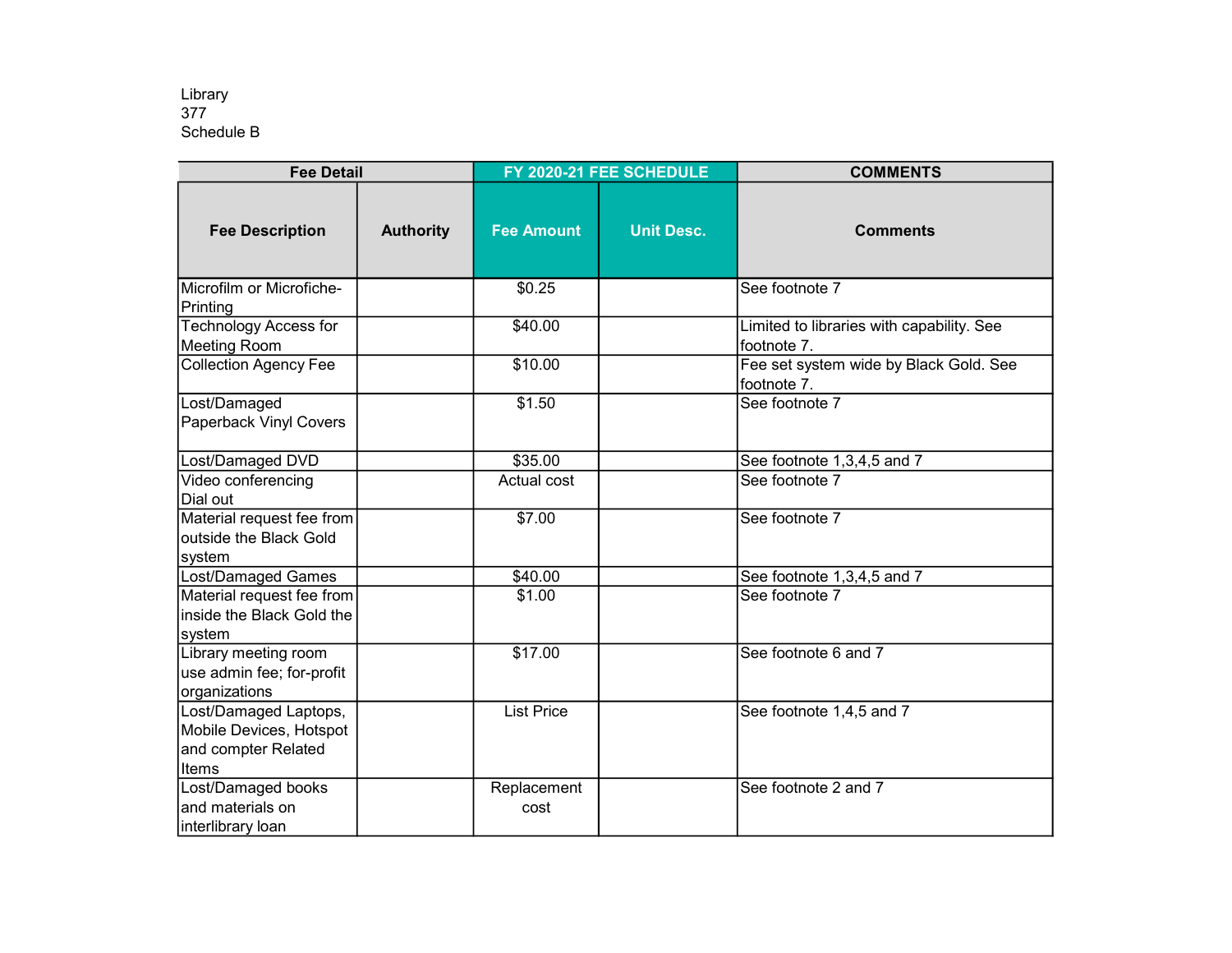| <b>Fee Detail</b>                                                       |                        | FY 2020-21 FEE SCHEDULE |                   | <b>COMMENTS</b>          |
|-------------------------------------------------------------------------|------------------------|-------------------------|-------------------|--------------------------|
| <b>Fee Description</b>                                                  | <b>Authority</b>       | <b>Fee Amount</b>       | <b>Unit Desc.</b> | <b>Comments</b>          |
| Lost/Damaged Music CD<br>Set                                            |                        | List Price              |                   | See footnote 1,3,4 and 7 |
| Lost/Damaged DVD set /<br>Blu-ray set                                   |                        | List Price              |                   | See footnote 1,3,4 and 7 |
| Lost/Damaged Blu-ray<br>disk                                            |                        | \$40.00                 |                   | See footnote 1,4,5 and 7 |
| Computer related items:<br>ear buds, flash drives                       |                        | Cost                    |                   | See footnote 7           |
| Library Book Bags                                                       |                        | Cost                    |                   | See footnote 7           |
| Notary Fee                                                              | State of<br>California | \$15.00                 |                   | See footnote 7           |
| Non-traditional Library<br>items to be circulated, for<br>example tools |                        | Cost                    |                   | See footnote 1,4,5 and 7 |